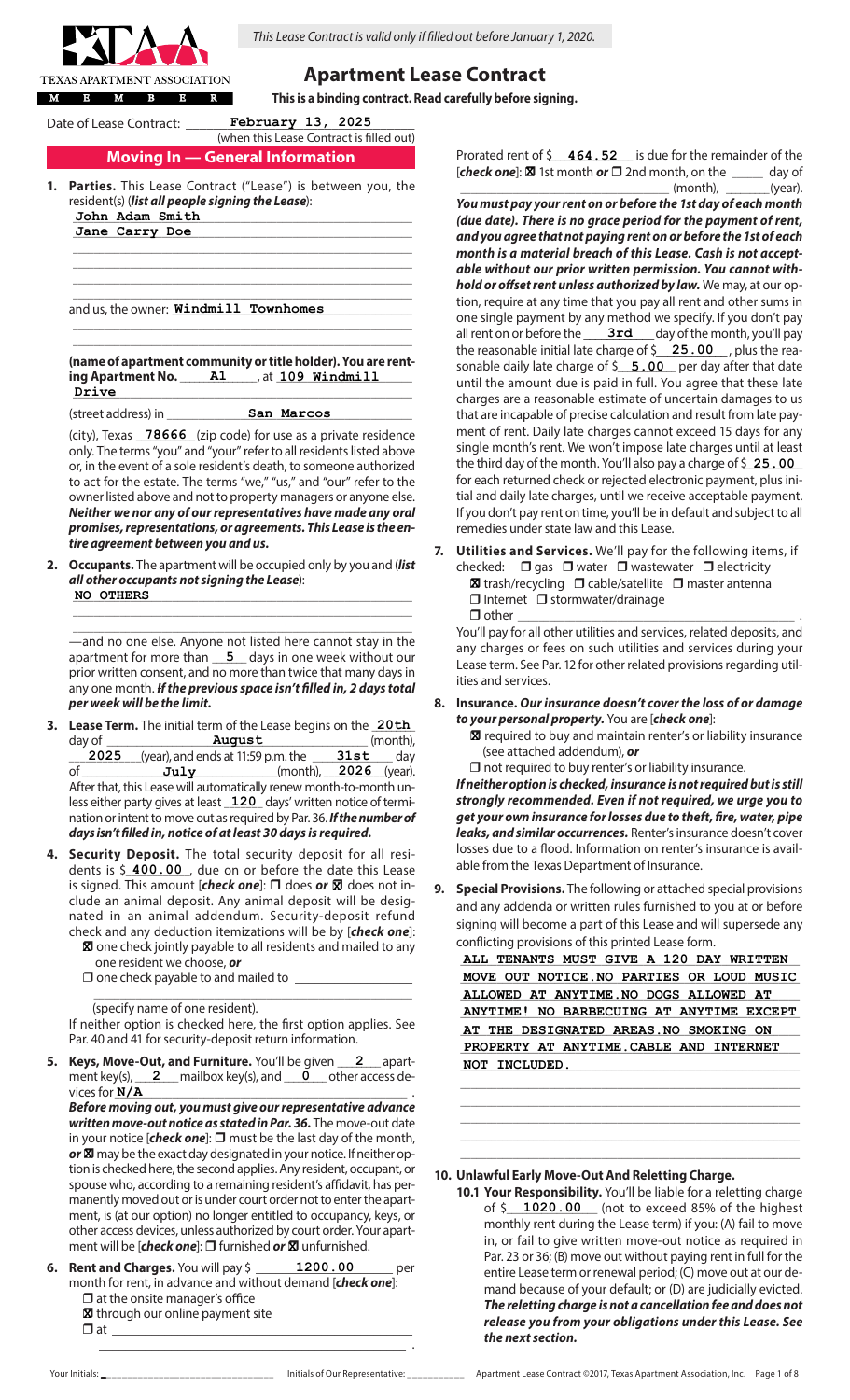**10.2 Not a Release.** The reletting charge is neither a Lease cancellation nor a buyout fee. It is a liquidated amount covering only part of our damages—for our time, effort, and expense in finding and processing a replacement resident. These damages are uncertain and hard to ascertain particularly those relating to inconvenience, paperwork, advertising, showing apartments, utilities for showing, checking prospects, overhead, marketing costs, and locator-service fees. You agree that the reletting charge is a reasonable estimate of our damages and that the charge is due whether or not our reletting attempts succeed. If no amount is stipulated, you must pay our actual reletting costs as far as they can be determined. The reletting charge doesn't release you from continued liability for future or past-due rent; charges for cleaning, repairing, repainting, or dealing with unreturned keys; or other sums due.

## **11. Security Devices.**

- **11.1 What We Provide.** *Texas Property Code secs. 92.151, 92.153, and 92.154 require, with some exceptions, that we provide at no cost to you when occupancy begins: (A) a window latch on each window; (B) a doorviewer (peephole) on each exterior door; (C) a pin lock on each sliding door; (D) either a door-handle latch or a security bar on each sliding door; (E) a keyless bolting device (deadbolt) on each exterior door; and (F) either a keyed doorknob lock or a keyed deadbolt lock on one entry door. Keyed locks will be rekeyed after the prior resident moves out. The rekeying will be done either before you move in or within 7 days after you move in, as required by law. If we fail to install or rekey security devices as required by law, you have the right to do so and deduct the reasonable cost from your next rent payment under Texas Property Code sec. 92.165(1). We may deactivate or not install keyless bolting devices on your doors if (A) you or an occupant in the dwelling is over 55 or disabled, and (B) the requirements of Texas Property Code sec. 92.153(e) or (f) are satisfied.*
- **11.2 Who Pays What.** We'll pay for missing security devices that are required by law. *You'll pay for: (A) rekeying that you request (unless we failed to rekey after the previous resident moved out); and (B) repairs or replacements because of misuse or damage by you or your family, your occupants, or your guests.* You must pay immediately after the work is done unless state law authorizes advance payment. You must also pay in advance for any additional or changed security devices you request.
- **12. Other Utilities and Services.** Television channels that are provided may be changed during the Lease term if the change applies to all residents. You may use utilities only for normal household purposes and must not waste them. If your electricity is interrupted, you must use only battery-operated lighting (no flames). You must not allow any utilities (other than cable or Internet) to be cut off or switched for any reason—including disconnection for not paying your bills—until the Lease term or renewal period ends. If a utility is submetered or prorated by an allocation formula, we'll attach an addendum to this Lease in compliance with state-agency rules. If a utility is individually metered, it must be connected in your name and you must notify the provider of your move-out date so the meter can be timely read. If you delay getting it turned on in your name by the Lease's start date or cause it to be transferred back into our name before you surrender or abandon the apartment, you'll be liable for a \$175.00 charge (not to exceed \$50 per billing period), plus the actual or estimated cost of the utilities used while the utility should have been billed to you. If you're in an area open to competition and your apartment is individually metered, you may choose or change your retail electric provider at any time. If you qualify, your provider will be the same as ours, unless you choose a different provider. If you do choose or change your provider, you must give us written notice. You must pay all applicable provider fees, including any fees to change service back into our name after you move out.

## **Special Provisions and "What If" Clauses**

## **13. Damages and Reimbursement.**

**13.1 Damage in the Apartment Community.** You must promptly pay or reimburse us for loss, damage, consequential damages, government fines or charges, or cost of repairs or service in the apartment community because of a Lease or rules violation; improper use; negligence; other conduct by you, your invitees, your occupants, or your guests; or any other cause not due to our negligence or fault as allowed by law, except for damages by acts of God to the extent they couldn't be mitigated by your action or inaction.

- **13.2 Indemnification by You.** *You'll defend, indemnify and hold us harmless from all liability arising from your conduct or that of your invitees, your occupants, your guests, or our representatives who at your request perform services not contemplated in this Lease.*
- **13.3 Damage and Wastewater Stoppage.** *Unless damage or wastewater stoppage is due to our negligence, we're not liable for—and you must pay for—repairs, replacements, and damage of the following kind if occurring during the Lease term or renewal period: (A) damage to doors, windows, or screens; (B) damage from windows or doors left open; and (C) damage from wastewater stoppages caused by improper objects in lines exclusively serving your apartment.*
- **13.4 No Waiver.** We may require payment at any time, including advance payment to repair damage that you are liable for. Delay in demanding sums you owe is not a waiver.

## **14. Contractual Lien and Property Left in Apartment.**

- **14.1 Lien Against Your Property for Rent.** *All property in the apartment (unless exempt under Texas Property Code sec. 54.042) is subject to a contractual lien to secure payment of delinquent rent (except as prohibited by Texas Government Code sec. 2306.6738, for owners supported by housing-tax-credit allocations).* For this purpose, "apartment" excludes common areas but includes the interior living areas and exterior patios, balconies, attached garages, and any storerooms for your exclusive use.
- **14.2 Removal After We Exercise Lien for Rent.** *If your rent is delinquent, our representative may peacefully enter the apartment, and remove and/or store all property subject to lien.* All property in the apartment is presumed to be yours unless proved otherwise. After the property is removed, a written notice of entry must be left in a conspicuous place in the apartment—including a list of items removed, the amount of delinquent rent due, and the name, address, and phone number of the person to contact. The notice must also state that the property will be promptly returned when the delinquent rent is fully paid.
- **14.3 Removal After Surrender, Abandonment, or Eviction.** We, or law officers, may remove or store all property remaining in the apartment or in common areas (including any vehicles you or any occupant or guest owns or uses) if you're judicially evicted or if you surrender or abandon the apartment (see definitions in Par. 41).

#### **14.4 Storage.**

- **(A)** *No duty***.** We'll store property removed under a contractual lien. We may—but we have no duty to—store property removed after judicial eviction, surrender, or abandonment of the apartment.
- **(B)** *No liability***.** We're not liable for casualty, loss, damage, or theft, except for property removed under a contractual lien.
- **(C)** *Charges you pay***.** You must pay reasonable charges for our packing, removing, storing, and selling of any property.
- **(D)** *Our lien***.** We have a lien on all property removed and stored after surrender, abandonment, or judicial eviction for all sums you owe, with one exception: our lien on property listed under Texas Property Code sec. 54.042 is limited to charges for packing, removing, and storing.

## **14.5 Redemption.**

- **(A)** *Property on which we have a lien***.** If we've seized and stored property under a contractual lien for rent as authorized by law, you may redeem the property by paying all delinquent rent due at the time of seizure. But if notice of sale (see Par. 14.6(C)) is given before you seek redemption, you may redeem only by paying the delinquent rent plus our reasonable charges for packing, removing, and storing.
	- **(B)** *Property removed after surrender, abandonment, or judicial eviction***.** If we've removed and stored property after surrender, abandonment, or judicial eviction, you may redeem only by paying all sums you owe, including rent, late charges, reletting charges, storage charges, damages, etc.
	- **(C)** *Place and payment for return***.** We may return redeemed property at the place of storage, the management office, or the apartment (at our option). We may require payment by cash, money order, or certified check.

## **14.6 Disposition or Sale.**

- **(A)** *Our options***.** Except for animals, we may throw away or give to a charitable organization all personal property that is:
	- (1) left in the apartment after surrender, abandonment or death of a sole resident; *or*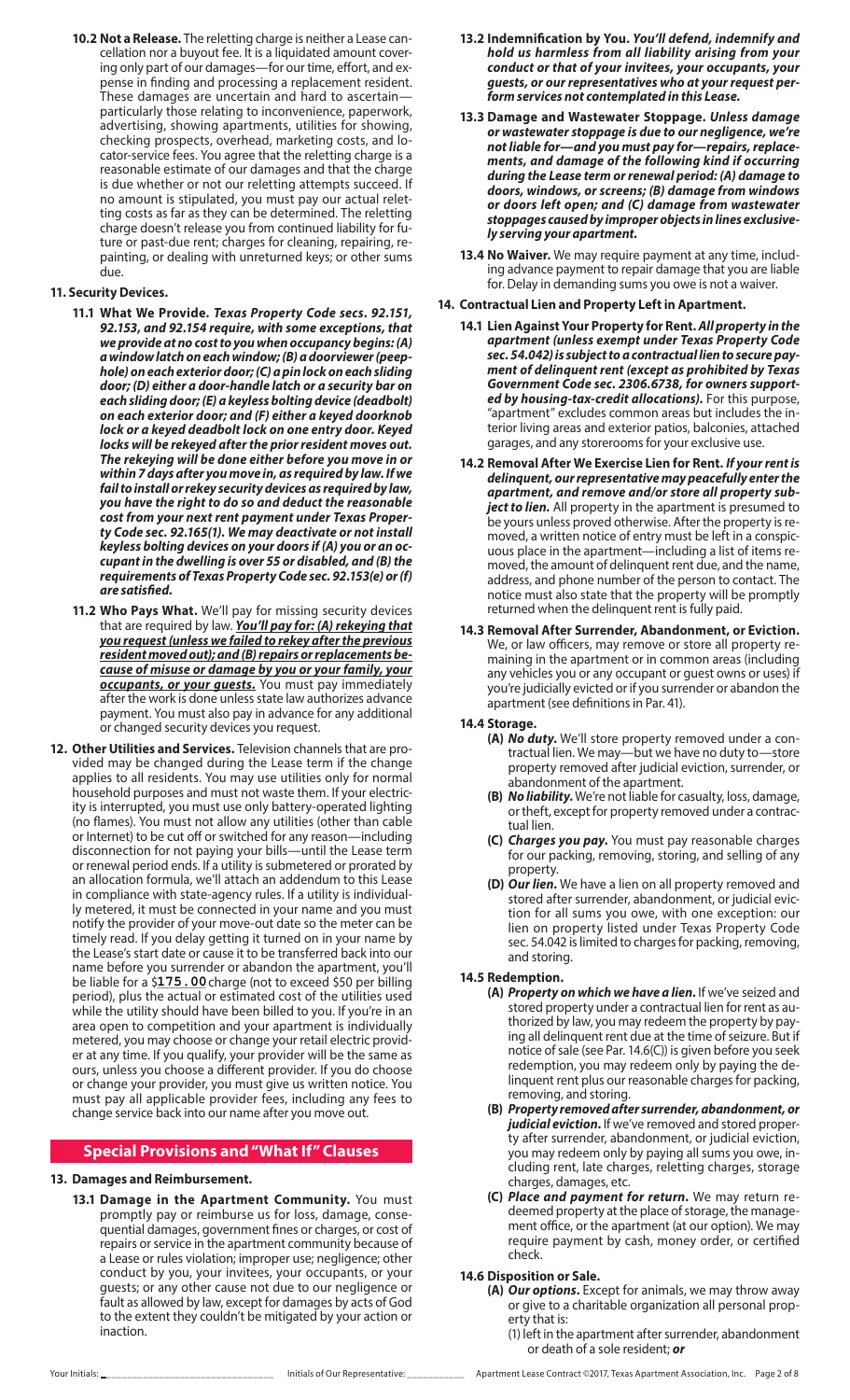(2) left outside more than 1 hour after writ of possession is executed, following judicial eviction.

- **(B)** *Animals***.** An animal removed after surrender, abandonment, or eviction may be kenneled or turned over to a local authority, humane society, or rescue organization.
- **(C)** *Sale of property***.** Property not thrown away or given to charity may be disposed of only by sale, which must be held no sooner than 30 days after written notice of the date, time, and place of sale is sent by both regular mail and certified mail (return receipt requested) to your last known address. The notice must itemize the amounts you owe and provide the name, address, and phone number of the person to contact about the sale, the amount owed, and your right to redeem the property. The sale may be public or private; is subject to any third-party ownership or lien claims; must be to the highest cash bidder; and may be in bulk, in batches, or itemby-item. If the proceeds from the sale are more than you owe, the excess amount must be mailed to you at your last known address within 30 days after sale.
- **15. Failing to Pay First Month's Rent.** If you don't pay the first month's rent when or before the Lease begins, all future rent for the Lease term will be automatically accelerated without notice and become immediately due. We also may end your right of occupancy and recover damages, future rent, reletting charges, attorney's fees, court costs, and other lawful charges. Our rights, remedies and duties under Par. 10 and 32 apply to acceleration under this paragraph.
- **16. Rent Increases and Lease Changes.** No rent increases or Lease changes are allowed before the initial Lease term ends, except for those allowed by special provisions in Par. 9, by a written addendum or amendment signed by you and us, or by reasonable changes of apartment rules allowed under Par. 19. If, at least 5 days before the advance-notice deadline referred to in Par. 3, we give you written notice of rent increases or Lease changes that become effective when the Lease term or renewal period ends, this Lease will automatically continue month-to-month with the increased rent or Lease changes. The new modified Lease will begin on the date stated in the notice (without needing your signature) unless you give us written move-out notice under Par. 36. The written move-out notice under Par. 36 applies only to the end of the current Lease or renewal period.

## **17. Delay of Occupancy.**

- **17.1 Lease Remains In Force.** We are not responsible for any delay of your occupancy caused by construction, repairs, cleaning, or a previous resident's holding over. This Lease will remain in force subject to:
	- (A) abatement of rent on a daily basis during delay, *and* (B) your right to terminate the lease in writing as set forth below.
- **17.2 Your Termination Rights.** Termination notice must be in writing. After termination under 17.1(B), you are entitled only to refund of any deposit(s) and any rent you paid. Rent abatement or Lease termination does not apply if the delay is for cleaning or repairs that don't prevent you from moving into the apartment.
- **17.3 Notice of Delay.** If there is a delay of your occupancy and we haven't given notice of delay as set forth immediately below, you may terminate this Lease up to the date when the apartment is ready for occupancy, but not later.
	- (a) If we give written notice to any of you or your occupants when or after the Lease begins—and the notice states that occupancy has been delayed because of construction or a previous resident's holding over, and that the apartment will be ready on a specific date you may terminate the Lease within 3 days after you receive written notice, but no later.
	- (b) If we give any of you written notice before the date the Lease begins and the notice states that a construction delay is expected and that the apartment will be ready for you to occupy on a specific date, you may terminate the Lease within 7 days after receiving written notice, but no later. The readiness date stated in the written notice becomes the new effective Lease date for all purposes. This new date can't be moved to an earlier date unless we and you agree in writing.
- **18. Disclosure of Information.** If someone requests information about you or your rental history for law-enforcement, governmental, or business purposes, we may provide it. At our request, any utility provider may give us information about pending or actual connections or disconnections of utility service to your apartment.

## **While You're Living in the Apartment**

## **19. Community Policies and Rules.**

**19.1 Generally.** Our rules are considered part of this Lease. You, your occupants, and your guests must comply with all written apartment rules and community policies, including instructions for care of our property. We may regulate: (A) the use of patios, balconies, and porches; (B) the conduct of furniture movers and delivery persons; and (C) activities in common areas. We may make reasonable changes to written rules, and those rules can become effective immediately if the rules are distributed and applicable to all units in the apartment community and do not change the dollar amounts on pages 1 or 2 of this Lease.

- **19.2 Some Specifics.** Your apartment and other areas reserved for your private use must be kept clean. Trash must be disposed of at least weekly in appropriate receptacles in accordance with local ordinances. Passageways may be used only for entry or exit. You will use balconies with care and will not overload them. Any swimming pools, saunas, spas, tanning beds, exercise rooms, storerooms, laundry rooms, and similar areas must be used with care and in accordance with apartment rules and posted signs.
- **19.3 Limitations on Conduct.** Glass containers are prohibited in or near pools and all other common areas. Within the apartment community, you, your occupants, and your guests must not use candles or kerosene lamps or heaters without our prior written approval, or cook on balconies or outside. You, your occupants, and your guests must not solicit business or contributions. Conducting any kind of business (including child-care services) in your apartment or in the apartment community is prohibited—except that any lawful business conducted "at home" by computer, mail, or telephone is permissible if customers, clients, patients, or other business associates do not come to your apartment for business purposes.
- **19.4 Exclusion of Persons.** We may exclude from the apartment community any guests or others who, in our judgment, have been violating the law, violating this Lease or our rules, or disturbing other residents, neighbors, visitors, or owner representatives. We may also exclude from any outside area or common area anyone who refuses to show photo identification or refuses to identify himself or herself as a resident, an occupant, or a guest of a specific resident in the community.
- **19.5 Notice of Convictions and Registration.** You must notify us within 15 days if you or any of your occupants are convicted of (A) any felony, or (B) any misdemeanor involving a controlled substance, violence to another person, or destruction of property. You must also notify us within 15 days if you or any of your occupants register as a sex offender. Informing us of a criminal conviction or sex-offender registration doesn't waive any rights we may have against you.
- **20. Prohibited Conduct.** You, your occupants, and your guests may not engage in the following activities:
	- (a) criminal conduct, regardless of whether or where arrest or conviction occurs, including but not limited to: manufacturing, delivering, or possessing a controlled substance or drug paraphernalia; engaging in or threatening violence; possessing a weapon prohibited by law; discharging a firearm in the apartment community; or, except when allowed by law, displaying or possessing a gun, knife, or other weapon in the common area, or in a way that may alarm others;
	- (b) behaving in a loud or obnoxious manner;
	- (c) disturbing or threatening the rights, comfort, health, safety, or convenience of others (including our agents and employees) in or near the apartment community;
	- (d) disrupting our business operations;
	- (e) storing anything in closets containing gas appliances;
	- (f) tampering with utilities or telecommunications; (g) bringing hazardous materials into the apartment com-
	- munity;
	- (h) using windows for entry or exit;
	- (i) heating the apartment with a gas-operated cooking stove or oven; *or*
	- (j) making bad-faith or false allegations against us or our agents to others.
- **21. Parking.** We may regulate the time, manner, and place of parking all cars, trucks, motorcycles, bicycles, boats, trailers, and recreational vehicles. Motorcycles or motorized bikes must not be parked inside an apartment, on sidewalks, under stairwells, or in handicapped-parking areas. We may have any unauthorized or illegally parked vehicles towed according to state law at the owner or operator's expense at any time if the vehicle:
	- (a) has a flat tire or is otherwise inoperable;
	- (b) is on jacks, on blocks, or has a wheel missing;
	- (c) takes up more than one parking space;
	- (d) belongs to a resident or occupant who has surrendered or abandoned the apartment;
	- (e) is in a handicapped space without the legally required handicapped insignia;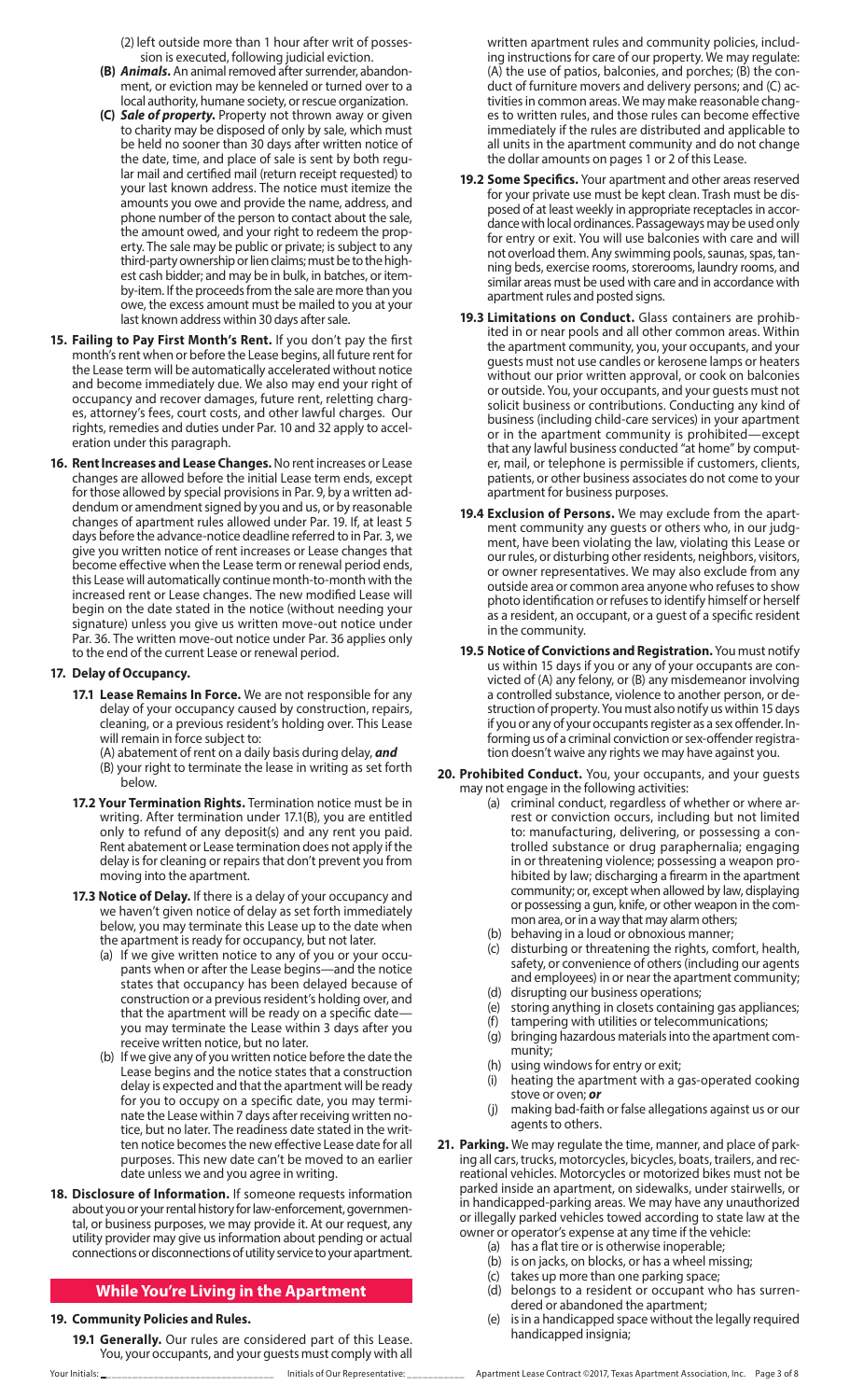- (f) is in a space marked for office visitors, managers, or staff;
- (g) blocks another vehicle from exiting;
- (h) is in a fire lane or designated "no parking" area;
- (i) is in a space marked for another resident or apartment;
- (j) is on the grass, sidewalk, or patio;
- $(k)$  blocks a garbage truck from access to a dumpster;<br>(I) has no current license or registration, and we ha
- has no current license or registration, and we have given you at least 10 days' notice that the vehicle will be towed if not removed; *or*
- (m) is not moved to allow parking lot maintenance.

### **22. Release of Resident.**

- **22.1 Generally.** *You may have the right under Texas law to terminate the Lease early in certain situations involving family violence, certain sexual offenses, or stalking.* Otherwise, unless you're entitled to terminate this Lease under Par. 9, 17, 23, 31, or 36, you won't be released from this Lease for any reason—including voluntary or involuntary school withdrawal or transfer, voluntary or involuntary job transfer, marriage, separation, divorce, reconciliation, loss of coresidents, loss of employment, bad health, property purchase, or death.
- **22.2Death of Sole Resident.** If you are the sole resident and die during the Lease term, an authorized representative of your estate may terminate the Lease without penalty by giving at least 30 days' written notice. Your estate will be liable for your Lease obligations until the latter of: (A) the termination date or (B) removal of all possessions in the apartment. Your estate will also be liable for all charges and damages until the apartment is vacated, and any removal or storage costs.

### **23. Military Personnel.**

- **23.1 Termination Rights.** *You may have the right under Texas law to terminate the Lease in certain situations involving military deployment or transfer.* You may terminate the Lease if you enlist, are drafted into, or are commissioned in the U.S. Armed Forces. You also may terminate the Lease if:
	- (a) you are (1) a member of the U.S. Armed Forces or Reserves on active duty, or (2) a member of the National Guard called to active duty for more than 30 days in response to a national emergency declared by the President; *and*
	- (b) you (1) receive orders for a permanent change of station, (2) receive orders to deploy with a military unit or as an individual in support of a military operation for 90 days or more, or (3) are relieved or released from active duty.
- **23.2 How to Terminate Under This Par. 23.** You must furnish us a copy of your military orders, such as permanentchange-of-station orders, call-up orders, or deployment orders (or letter equivalent). Military permission for base housing doesn't constitute a permanent-change-of-station order. You must deliver to us your written termination notice, after which the Lease will be terminated under this military clause 30 days after the date your next rental payment is due. After your move-out, we'll return your security deposit, less lawful deductions.
- **23.3 Who May Be Released.** For the purposes of this Lease, orders described in (b) under Par. 23.1 above will release only the resident who qualifies under both (a) and (b) above and receives the orders during the Lease term, plus that resident's spouse or legal dependents living in the resident's household. A coresident who is not the spouse or dependent of a military resident cannot terminate under this military clause.
- **23.4 Your Representations.** Unless you state otherwise in Par. 9, you represent when signing this Lease that:
	- (a) you do not already have deployment or change-of-station orders;
	- (b) you will not be retiring from the military during the Lease term; *and*
	- (c) the term of your enlistment or obligation will not end before the Lease term ends.

You must notify us immediately if you are called to active duty or receive deployment or permanent-change-of-station orders.

**23.5 Damages for False Representations.** Liquidated damages for making a false representation of the above will be the amount of unpaid rent for the remainder of the Lease term when and if you move out, minus rents from others received in mitigation under Par. 32.6.

## **24. Resident Safety and Loss.**

**24.1 Disclaimer.** *We disclaim any express or implied warranties of security.* We care about your safety and that of other occupants and guests. You agree to make every effort to follow any Security Guidelines Addendum attached to this Lease. *No security system is failsafe. Even the best system can't prevent crime. Always act as if security systems don't exist since they are subject to malfunction, tampering, and human error. The best safety measures are the ones you take as a matter of common sense and habit.*

**24.2 Your Duty of Due Care.** You, your occupants, and your guests must exercise due care for your own and others' safety and security, especially in using smoke alarms and other detection devices, door and window locks, and other safety or security devices. Window screens are not for security or to keep people from falling out of windows.

### **24.3 Alarm and Detection Devices.**

- **(A)** *What we'll do***.** We'll furnish smoke alarms or other detection devices required by law or city ordinance. We may install additional detectors not so required. We'll test them and provide working batteries when you first take possession of your apartment. Upon request, we'll provide, as required by law, a smoke alarm capable of alerting a person with a hearing-impairment disability.
- **(B)** *Your duties***.** You must pay for and replace batteries as needed, unless the law provides otherwise. We may replace dead or missing batteries at your expense, without prior notice to you. You must immediately report alarm or detector malfunctions to us. Neither you nor others may disable alarms or detectors. *If you damage or disable the smoke alarm, or remove a battery without replacing it with a working battery, you may be liable to us under Texas Property Code sec. 92.2611 for \$100 plus one month's rent, actual damages, and attorney's fees.* You'll be liable to us and others if you fail to report malfunctions, or fail to report any loss, damage, or fines resulting from fire, smoke, or water.
- **24.4 Loss.** Unless otherwise required by law, we're not liable to any resident, guest, or occupant for personal injury or damage, loss of personal property, or loss of business or personal income, from any cause, including fire, smoke, rain, flood, water leaks, hail, ice, snow, lightning, wind, explosions, interruption of utilities, pipe leaks, theft, vandalism, and negligent or intentional acts of residents, occupants, or guests. We have no duty to remove any ice, sleet, or snow but may remove any amount with or without notice. Unless we instruct otherwise, during freezing weather you must for 24 hours a day: (A) keep the apartment heated to at least 50° Fahrenheit, (B) keep cabinet and closet doors open, and (C) drip hot- and cold-water faucets. You'll be liable for any damage to our and others' property caused by broken water pipes due to your violating these requirements.
- **24.5 Crime or Emergency.** Immediately dial 911 or call local medical-emergency, fire, or police personnel in case of accident, fire, smoke, suspected criminal activity, or any other emergency involving imminent harm. You should then contact our representative. None of our security measures are an express or implied warranty of security—or a guarantee against crime or of reduced risk of crime. Unless otherwise provided by law, we're not liable to you, your occupants, or your guests for injury, damage, or loss to person or property caused by criminal conduct of other persons, including theft, burglary, assault, vandalism, or other crimes. Even if previously provided, we're not obliged to furnish security personnel, patrols, lighting, gates, fences, or other forms of security unless required by law. We're not responsible for obtaining criminal-history checks on any residents, occupants, guests, or contractors in the apartment community. If you, your occupants, or your guests are affected by a crime, you must make a written report to the appropriate local law-enforcement agency and to our representative. You must also give us the law-enforcement agency's incident-report number upon request.

## **25. Condition of the Premises and Alterations.**

- **25.1 As-Is.** *We disclaim all implied warranties.* You accept the apartment, fixtures, and furniture as is, except for conditions materially affecting the health or safety of ordinary persons. You'll be given an Inventory & Condition form on or before move-in. Within 48 hours after move-in, you must note on the form all defects or damage, sign the form, and return it to us. Otherwise, everything will be considered to be in a clean, safe, and good working condition.
- **25.2 Standards and Improvements.** You must use customary diligence in maintaining the apartment and not damaging or littering the common areas. Unless authorized by law or by us in writing, you must not do any repairs, painting, wallpapering, carpeting, electrical changes, or otherwise alter our property. No holes or stickers are allowed inside or outside the apartment. Unless our rules state otherwise, we'll permit a reasonable number of small nail holes for hanging pictures on sheetrock walls and grooves of wood-paneled walls. No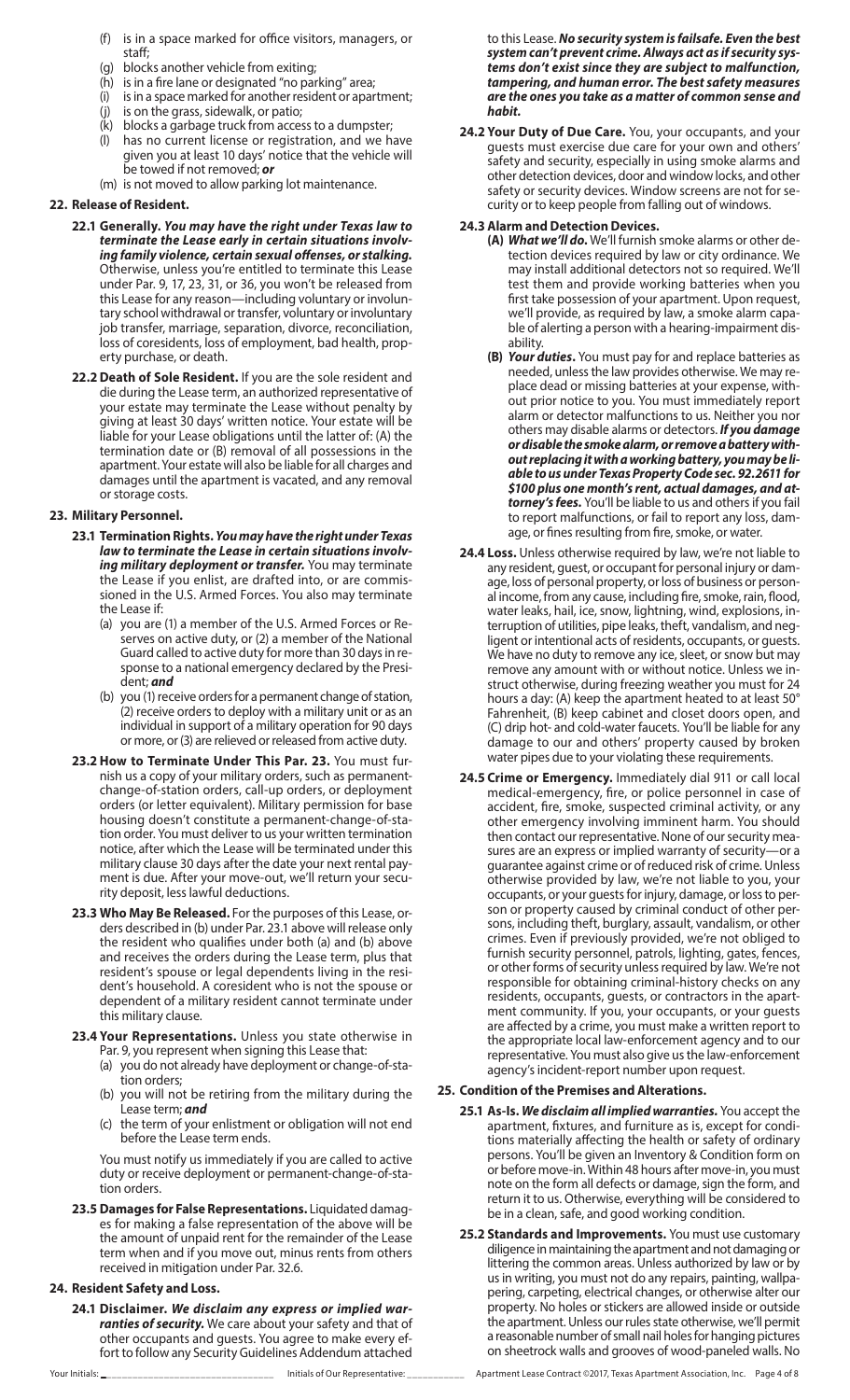water furniture, washing machines, extra phone or television outlets, alarm systems, or lock changes, additions, or rekey ing is permitted unless allowed by law or we've consented in writing. You may install a satellite dish or antenna, but only if you sign our satellite-dish or antenna lease addendum, which complies with reasonable restrictions allowed by fed eral law. You must not alter, damage, or remove our prop erty, including alarm systems, detection devices, furniture, telephone and television wiring, screens, locks, and security devices. When you move in, we'll supply light bulbs for fix tures we furnish, including exterior fixtures operated from inside the apartment; after that, you'll replace them at your expense with bulbs of the same type and wattage. Your im provements to the apartment (made with or without our consent) become ours unless we agree otherwise in writing.

**25.3 Fair Housing.** In accordance with fair-housing laws, we'll make reasonable accommodations to our rules, policies, practices, or services. We'll allow reasonable modifications under these laws to give disabled persons access to and use of this apartment community. We may require you to sign an adden dum regarding the implementation of any accommodations or modifications, as well as your restoration obligations, if any.

#### **26. Requests, Repairs, and Malfunctions.**

- **26.1 Written Requests Required.** *If you or any occupant needs to send a notice or request—for example, for re pairs, installations, services, ownership disclosure, or security-related matters—it must be written, signed, and delivered to our designated representative in ac cordance with our policies* (except in case of fire, smoke, gas, explosion, overflowing sewage, uncontrollable run ning water, electrical shorts, crime in progress, or fair-hous ing accommodation or modification). Our written notes on your oral request do not constitute a written request from you. Our complying with or responding to any oral request regarding security or any other matter doesn't waive the strict requirement for written notices under this Lease.
- **26.2 Required Notifications.** You must promptly notify us in writing of water leaks, mold, electrical problems, malfunc tioning lights, broken or missing locks or latches, and other conditions that pose a hazard to property, health, or safety.
- 26.3 Utilities. We may change or install utility lines or equipment serving the apartment if the work is done reason ably without substantially increasing your utility costs. We may turn off equipment and interrupt utilities as needed to avoid property damage or to perform work. If utilities malfunction or are damaged by fire, water, or similar cause, you must notify our representative immediately.
- **26.4 Casualty Loss and Equipment Repair.** We'll act with cus tomary diligence to make repairs and reconnections, taking into consideration when casualty-insurance proceeds are re ceived. Unless required by statute after a casualty loss, or during equipment repair, your rent will not abate in whole or in part. Air-conditioning problems are normally not emergen cies. If air-conditioning or other equipment malfunctions, you must notify us as soon as possible on a business day.
- **26.5 Our Right to Terminate.** If we believe that fire or catastrophic damage is substantial, or that performance of needed repairs poses a danger to you, we may terminate this Lease by giving you at least 5 days' written notice. We also have the right to terminate this Lease during the Lease term by giving you at least 30 days' written notice of termination if we are demolishing your apartment or closing it and it will no longer be used for residential purposes for at least 6 months. If the Lease is so terminated, we'll refund prorated rent and all deposits, less lawful deductions. We may also remove and dispose of personal property if we believe it causes a health or safety hazard.

## **27. Animals.**

- **27.1 No Animals Without Consent.** *No animals (including mammals, reptiles, birds, fish, rodents, amphibians, arachnids, and insects) are allowed, even temporarily, anywhere in the apartment or apartment community unless we've given written permission.* If we allow an ani mal, you must sign a separate animal addendum and, ex cept as set forth in the addendum, pay an animal deposit. An animal deposit is considered a general security deposit. The animal addendum includes information governing an imals, including assistance or service animals. We'll autho rize an assistance or support animal for a disabled person without requiring an animal deposit. We may require veri fication of your disability and the need for such an animal. You must not feed stray or wild animals.
- **27.2 Violations of Animal Policies.**
	- **(A)** *Charges for violations***.** If you or any guest or occu pant violates animal restrictions (with or without your knowledge), you'll be subject to charges, damages, eviction, and other remedies provided in this Lease. If you violate the animal restrictions or other animal

rules, you'll pay an initial charge of \$**100.00** per animal (not to exceed \$100 per animal) and a daily charge of \$ 10.00 per animal (not to exceed \$10 per day per animal) from the date the animal was brought into your apartment until it is removed. If an animal has been in the apartment at any time during your term of occupancy (with or without our consent), you must pay for all cleaning and repair costs, including defleaing, de odorizing, and shampooing.

- **(B)** *Removal and return of animal***.** We may remove an unauthorized animal by (1) leaving, in a conspicuous place in the apartment, a written notice of our intent to remove the animal within 24 hours; and (2) follow ing the procedures of Par. 28. We may keep or kennel the animal, or turn it over to a humane society, local authority or rescue organization. When keeping or kenneling an animal, we won't be liable for loss, harm, sickness, or death of the animal unless due to our neg ligence. You must pay for the animal's reasonable care and kenneling charges. We'll return the animal to you upon request if it has not already been turned over to a humane society, local authority or rescue organization.
- 28. When We May Enter. If you or any guest or occupant is present, then repairers, servicers, contractors, government repre sentatives, lenders, appraisers, prospective residents or buy ers, insurance agents, persons authorized to enter under your rental application, or our representatives may peacefully enter the apartment at reasonable times for reasonable business pur poses. If nobody is in the apartment, then any such person may enter peacefully and at reasonable times by duplicate or master key (or by breaking a window or other means when necessary) for reasonable business purposes if written notice of the entry is left in a conspicuous place in the apartment immediately after the entry. Law officers with a search or arrest warrant or those in hot pursuit may be allowed to enter. We are under no obligation to enter only when you are present, and we may, but are under no obligation to, give prior notice or make appointments.
- **29. Multiple Residents.** Each resident is jointly and severally liable for all Lease obligations. If you or any guest or occupant violates the Lease or rules, all residents are considered to have violat ed the Lease. Our requests and notices (including sale notices) to any resident constitute notice to all residents and occupants. Notices and requests from any resident or occupant constitute notice from all residents. Your notice of Lease termination may be given only by a resident. In eviction suits, each resident is considered the agent of all other residents in the apartment for service of process. Any resident who defaults under this Lease will indemnify the nondefaulting residents and their guarantors.

## **Replacements**

#### **30. Replacements and Subletting.**

- **30.1 When Allowed.** Replacing a resident, subletting, licens ing or assigning a resident's rights is allowed *only when we consent in writing.* If a departing or remaining resident finds a replacement resident acceptable to us before mov ing out and we expressly consent to the replacement, sub letting, or assignment, then:
	- (a) a reletting charge will not be due;
	- (b) a reasonable administrative (paperwork) fee will be due, and a rekeying fee will be due if rekeying is re quested or required; *and*
	- (c) the departing and remaining residents will remain li able for all Lease obligations for the rest of the original Lease term.
- **30.2 Procedures for Replacement.** If we approve a replacement resident, then, at our option: (A) the replacement res ident must sign this Lease with or without an increase in the total security deposit; or (B) the remaining and replace ment residents must sign an entirely new Lease. Unless we agree otherwise in writing, the departing resident's secu rity deposit will automatically transfer to the replacement resident as of the date we approve. The departing resident will no longer have a right to occupancy or to a securitydeposit refund, but will remain liable for the remainder of the original Lease term unless we agree otherwise in writ ing—even if a new Lease is signed.
- **30.3 Rental Prohibited.** You agree that you won't rent, or offer to rent or license all or any part of your apartment to any one else unless otherwise agreed to by us in writing. You agree that you won't accept anything of value from any one else for the use of any part of your apartment. You agree not to list any part of your apartment on any lodg ing rental website or with any person or service that advertises dwellings for rent.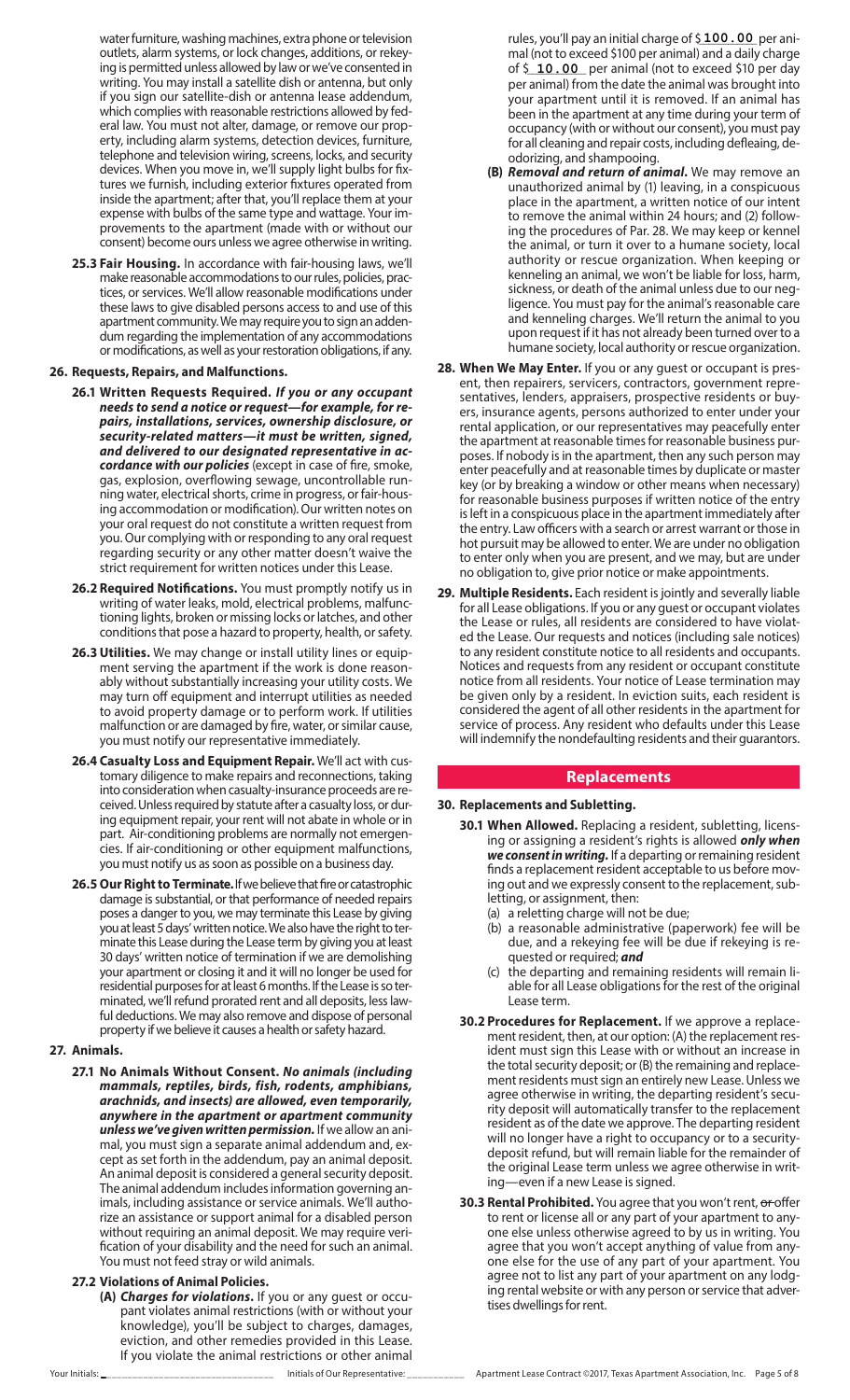## **Responsibilities of Owner and Resident**

## **31. Our Responsibilities.**

- **31.1 Generally.** We'll act with customary diligence to:
	- (a) keep common areas reasonably clean, subject to Par. 25;
	- (b) maintain fixtures, hot water, heating, and air-conditioning equipment;
	- (c) substantially comply with all applicable laws regarding safety, sanitation, and fair housing; *and*
	- (d) make all reasonable repairs, subject to your obligation to pay for damages for which you're liable.

The time, manner, method and means of performing maintenance and repairs, including whether or which vendors to use, are within our sole discretion.

#### **31.2 Your Remedies.** *If we violate any of the above, you may possibly terminate this Lease and exercise other remedies under Texas Property Code Sec. 92.056 by following this procedure:*

- (a) all rent must be current, and you must make a written request for repair or remedy of the condition—after which we'll have a reasonable time for repair or remedy;
- (b) if we fail to do so, you must make a second written request for the repair or remedy (to make sure that there has been no miscommunication between us)—after which we'll have a reasonable time to repair or remedy; *and*
- (c) if the repair or remedy still hasn't been accomplished within that reasonable time period, you may immediately terminate this Lease by giving us a final written notice. *You also may exercise other statutory remedies, includ-*

*ing those under Texas Property Code sec. 92.0561.*

**31.3 Request by Mail.** Instead of giving the two written requests referred to above, you may give us one request by certified mail, return receipt requested, by registered mail, or by any trackable mail or delivery method through the postal service or a private delivery service—after which we'll have a reasonable time to repair or remedy. "Reasonable time" accounts for the nature of the problem and the reasonable availability of materials, labor, and utilities. Your rent must be current when you make any request. We'll refund security deposits and prorated rent as required by law.

#### **32. Default by Resident.**

- **32.1 Acts of Default.** You'll be in default if: (A) you don't timely pay rent or other amounts you owe; (B) you or any guest or occupant violates this Lease, apartment rules, or fire, safety, health, or criminal laws, regardless of whether or where arrest or conviction occurs; (C) you abandon the apartment; (D) you give incorrect or false answers in a rental application; (E) you or any occupant is arrested, charged, detained, convicted, or given deferred adjudication or pretrial diversion for (1) an offense involving actual or potential physical harm to a person, or involving the manufacture or delivery of a controlled substance, marijuana, or drug paraphernalia as defined in the Texas Controlled Substances Act, or (2) any sex-related crime, including a misdemeanor; (F) any illegal drugs or paraphernalia are found in your apartment; or (G) you or any occupant, in bad faith, makes an invalid habitability complaint to an official or employee of a utility company or the government.
- **32.2 Eviction.** *If you default or hold over, we may end your right of occupancy by giving you at least a 24-hour written notice to vacate.* Notice may be given by: (A) regular mail; (B) certified mail, return receipt requested; (C) personal delivery to any resident; (D) personal delivery at the apartment to any occupant over 16 years old; (E) affixing the notice to the inside of the apartment's main entry door; or (F) securely affixing the notice to the outside of the apartment's main entry door as allowed by law. Notice by mail under (A) or (B) will be considered delivered on the earlier of actual delivery, or 3 days after the notice is deposited in the U.S. Postal Service with postage. Termination of your possession rights or a later reletting doesn't release you from liability for future rent or other Lease obligations. *After giving notice to vacate or filing an eviction suit, we may still accept rent or other sums due;* the filing or acceptance doesn't waive or diminish our right of eviction or any other contractual or statutory right. Accepting money at any time doesn't waive our right to damages, to past or future rent or other sums, or to our continuing with eviction proceedings. *In an eviction, rent is owed for the full rental period and will not be prorated.*
- **32.3 Acceleration.** Unless we elect not to accelerate rent, all monthly rent for the rest of the Lease term or renewal period will be accelerated automatically without notice or demand (before or after acceleration) and will be immediately due and delinquent if, without our written consent: (A) you move out, remove property in preparing to move

out, or you or any occupant gives oral or written notice of intent to move out before the Lease term or renewal period ends; and (B) you haven't paid all rent for the entire Lease term or renewal period. Such conduct is considered a default for which we need not give you notice. Remaining rent will also be accelerated if you're judicially evicted or move out when we demand because you've defaulted. Acceleration is subject to our mitigation obligations below.

- **32.4 Holdover.** You or any occupant, invitee, or guest must not hold over beyond the date contained in your move-out notice or our notice to vacate (or beyond a different moveout date agreed to by the parties in writing). If a holdover occurs, then (A) holdover rent is due in advance on a daily basis and may become delinquent without notice or demand; (B) rent for the holdover period will be increased by 25% over the then-existing rent, without notice; (C) you'll be liable to us (subject to our mitigation duties) for all rent for the full term of the previously signed Lease of a new resident who can't occupy because of the holdover; and (D) at our option, we may extend the Lease term—for up to one month from the date of notice of Lease extension—by delivering written notice to you or your apartment while you continue to hold over.
- **32.5 Other Remedies.** We may report unpaid amounts to credit agencies as allowed by law. If we or our debt collector tries to collect any money you owe us, you agree that we or the debt collector may contact you by any legal means, including texting, calling your cell phone, and using an automated dialer. If you default, you will pay us, in addition to other sums due, any amounts stated to be rental discounts or concessions agreed to in writing. Upon your default, we have all other legal remedies, including Lease termination and statutory lockout under Texas Property Code sec. 92.0081, *except as lockouts and liens are prohibited by Texas Government Code sec. 2306.6738 for owners supported by housing-tax-credit allocations.* A prevailing party may recover reasonable attorney's fees and all other litigation costs from the nonprevailing parties, except a party may not recover attorney's fees and litigation costs in connection with a party's claims seeking personal-injury, sentimental, exemplary or punitive damages. We may recover attorney's fees in connection with enforcing our rights under this Lease. All unpaid amounts you owe, including judgments, bear 18% interest per year from the due date, compounded annually. You must pay all collection-agency fees if you fail to pay sums due within 10 days after we mail you a letter demanding payment and stating that collection-agency fees will be added if you don't pay all sums by that deadline.
- **32.6 Mitigation of Damages.** If you move out early, you'll be subject to Par. 10 and all other remedies. We'll exercise customary diligence to relet and minimize damages. We'll credit all later rent that we actually receive from subsequent residents against your liability for past-due and future rent and other sums due.

## **General Clauses**

#### **33. Other Important Provisions.**

**33.1 Representatives' Authority; Waivers; Notice.** *Our representatives (including management personnel, employees, and agents) have no authority to waive, amend, or terminate this Lease or any part of it unless in writing, and no authority to make promises, representations, or agreements that impose security duties or other obligations on us or our representatives, unless in writing.* Any dimensions and sizes provided to you relating to the apartment are only approximations or estimates; actual dimensions and sizes may vary. No action or omission by us will be considered a waiver of our rights or of any subsequent violation, default, or time or place of performance. *Our choice to enforce, not enforce or delay enforcement of written-notice requirements, rental due dates, acceleration, liens, or other rights isn't a waiver under any circumstances.* Except when notice or demand is required by law, you waive any notice and demand for performance from us if you default. If anyone else has guaranteed performance of this Lease, a separate Lease Guaranty for each guarantor must be executed. Written notice to or from our managers constitutes notice to or from us. Any person giving a notice under this Lease should keep a copy or record of it. Fax or electronic signatures are binding. All notices must be signed. Notice may be given electronically *by us to you* if allowed by law. If allowed by law and in accordance with our policies, electronic notice *from you to us* must be addressed to the email address we provide for notice purposes or submitted through an online portal.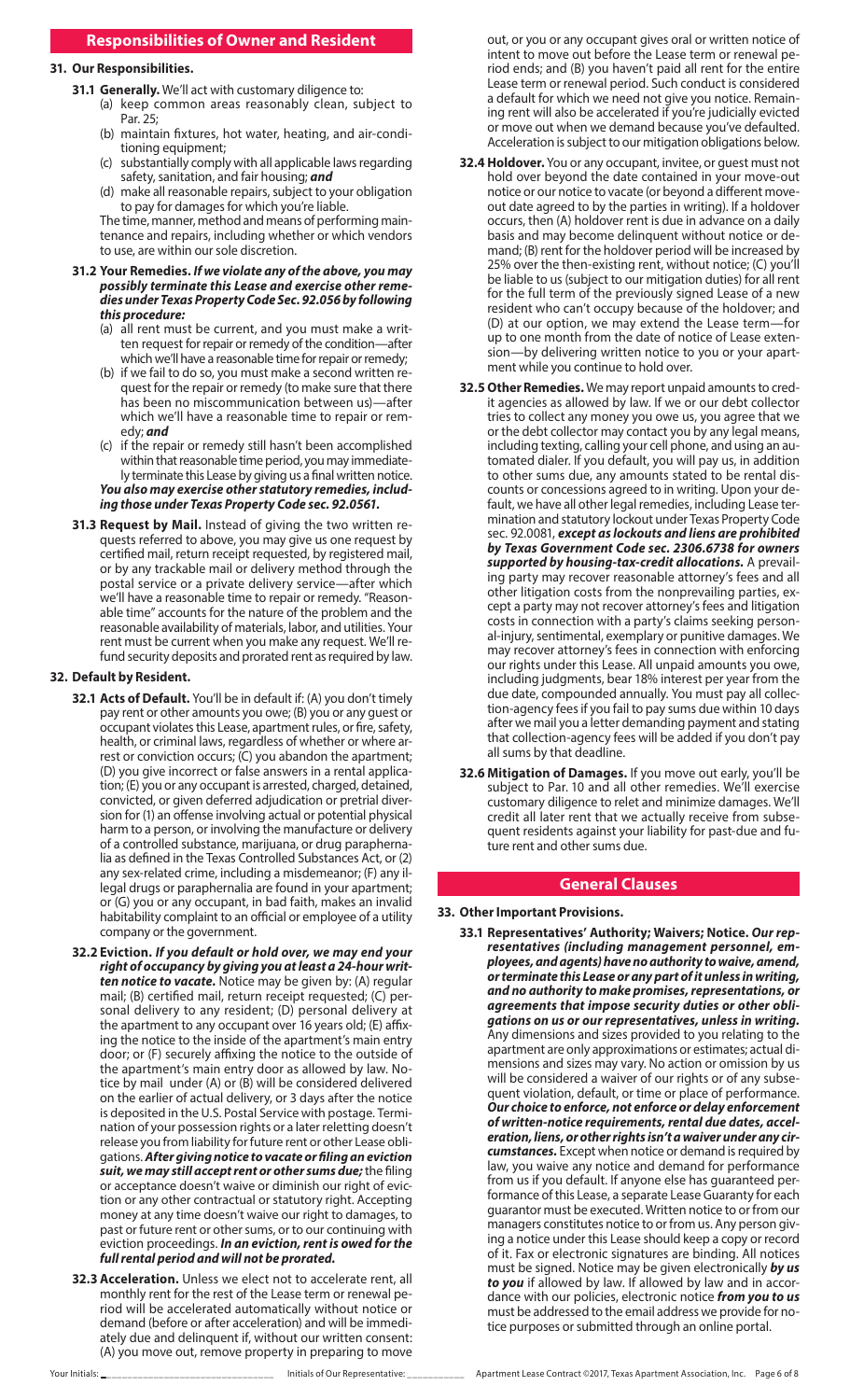- **33.2 Miscellaneous.** All remedies are cumulative. Exercising one remedy won't constitute an election or waiver of other remedies. All provisions regarding our nonliability or nonduty apply to our employees, agents, and management companies. No employee, agent, or management company is personally liable for any of our contractual, statutory, or other obligations merely by virtue of acting on our behalf. This Lease binds subsequent owners. This Lease is subordinate to existing and future recorded mortgages, unless the owner's lender chooses otherwise. All Lease obligations must be performed in the county where the apartment is located. If you have insurance covering the apartment or your personal belongings at the time you or we suffer or allege a loss, you agree to waive any insurance subrogation rights. All notices and documents may be in English and, at our option, in any other language that you read or speak. The term "including" in this Lease should be interpeted to mean "including but not limited to."
- **33.3 Severability.** If any provision of this Lease is invalid or unenforceable under applicable law, it won't invalidate the remainder of the Lease or change the intent of the parties. Neither an invalid clause nor the omission of initials on any page invalidates this Lease.
- **34. Payments.** Payment of each sum due is an independent covenant. When we receive money, other than sale proceeds under Par. 14 or water payments subject to government regulation, we may apply it at our option and without notice first to any of your unpaid obligations, then to current rent. We may do so regardless of notations on checks or money orders and regardless of when the obligations arose. All sums other than rent are due upon our demand. After the due date, we do not have to accept any payments.
- **35. TAA Membership.** We represent that, at the time of signing this Lease, we, the management company representing us, or any locator service that procured you is a member in good standing of both the Texas Apartment Association and the affiliated local apartment association for the area where the apartment is located. The member is either an owner/management-company member or an associate member doing business as a locator service (whose name and address must be disclosed on page 8). If not, the following applies: (A) this Lease is voidable at your option and is unenforceable by us (except for property damages); and (B) we may not recover past or future rent or other charges. The above remedies also apply if both of the following occur: (1) the Lease is automatically renewed on a month-to-month basis more than once after membership in TAA and the local association has lapsed; and (2) neither the owner nor the management company is a member of TAA and the local association during the third automatic renewal. A signed affidavit from the affiliated local apartment association attesting to nonmembership when the Lease or renewal was signed will be conclusive evidence of nonmembership. Governmental entities may use TAA forms if TAA agrees in writing.

## **When Moving Out**

#### **36. Move-Out Notice.**

- **36.1 Requirements and Compliance.** Your move-out notice doesn't release you from liability for the full term of the Lease or renewal term. You'll still be liable for the entire Lease term if you move out early except under Par. 9, 17, 22, 23, or 31. *Your move-out notice must comply with each of the following:*
	- (a) We must receive advance written notice of your moveout date. You must give notice in advance by at least the number of days required in Par. 3 or in special provisions—even if the Lease has become a month-to-month lease. Unless we require more than 30 days' notice, if you give notice on the first day of the month you intend to move out, it will suffice for move-out on the last day of that month, as long as all other requirements below are met.
	- (b) Your move-out notice must be in writing. An oral move-out notice will not be accepted and will not terminate your Lease.
	- Your move-out notice must not terminate the Lease sooner than the end of the Lease term or renewal period.
	- (d) If we require you to give us more than 30 days' written notice to move out before the end of the Lease term, we will give you 1 written reminder not less than 5 days nor more than 90 days before your deadline for giving us your written move-out notice. If we fail to give a reminder notice, 30 days' written notice to move-out is required.
- **36.2Unacceptable Notice.** *Your notice is not acceptable if it doesn't comply with all of the above.* We recommend that you use our written move-out form to ensure that you provide all the information needed. You must get from us a written acknowledgment of your notice. If we fail to give a reminder notice, 30 days' written notice to move out is required. If we terminate the Lease, we must give you the same advance notice—unless you are in default.
- **37. Move-Out Procedures.** The move-out date can't be changed unless we and you both agree in writing. You won't move out before the Lease term or renewal period ends unless all rent for the entire Lease term or renewal period is paid in full. Early move-out may result in reletting charges and acceleration of future rent under Par. 10 and 32. You're prohibited by law from applying any security deposit to rent. You can't stay beyond the date you're supposed to move out. All residents, guests, and occupants must surrender or abandon the apartment before the 30-day period for deposit refund begins. You must give us and the U.S. Postal Service, in writing, each resident's forwarding address.
- **38. Cleaning.** You must thoroughly clean the apartment, including doors, windows, furniture, bathrooms, kitchen appliances, patios, balconies, garages, carports, and storage rooms. You must follow move-out cleaning instructions if they have been provided. If you don't clean adequately, you'll be liable for reasonable cleaning charges—including charges for cleaning carpets, draperies, furniture, walls, etc. that are soiled beyond normal wear (that is, wear or soiling that occurs without negligence, carelessness, accident, or abuse).
- **39. Move-Out Inspection.** You should meet with our representative for a move-out inspection. Our representative has no authority to bind or limit us regarding deductions for repairs, damages, or charges. Any statements or estimates by us or our representative are subject to our correction, modification, or disapproval before final accounting or refunding.
- **40. Security Deposit Deductions and Other Charges.** You'll be liable for the following charges, if applicable: unpaid rent; unpaid utilities; unreimbursed service charges; repairs or damages caused by negligence, carelessness, accident, or abuse, including stickers, scratches, tears, burns, stains, or unapproved holes; replacement cost of our property that was in or attached to the apartment and is missing; replacing dead or missing alarm or detection-device batteries at any time; utilities for repairs or cleaning; trips to let in company representatives to remove your telephone, Internet, television services, or rental items (if you so request or have moved out); trips to open the apartment when you or any guest or occupant is missing a key; unreturned keys; missing or burned-out light bulbs; removing or rekeying unauthorized security devices or alarm systems; agreed reletting charges; packing, removing, or storing property removed or stored under Par. 14; removing illegally parked vehicles; special trips for trash removal caused by parked vehicles blocking dumpsters; false security-alarm charges unless due to our negligence; animal-related charges under Par. 6 and 27; government fees or fines against us for violation (by you, your occupants, or your guests) of local ordinances relating to alarms and detection devices, false alarms, recycling, or other matters; late-payment and returned-check charges; a charge (not to exceed \$150) for our time and inconvenience in our lawful removal of an animal or in any valid eviction proceeding against you, plus attorney's fees, court costs, and filing fees actually paid; and other sums due under this Lease. You'll be liable to us for: (A) charges for replacing any keys and access devices referenced in Par. 5 if you don't return them all on or before your actual move-out date; (B) accelerated rent if you've violated Par. 32; and (C) a reletting fee if you've violated Par. 10. *We may also deduct from your security deposit our reasonable costs incurred in rekeying security devices required by law if you vacate the apartment in breach of this Lease.*

#### **41. Deposit Return, Surrender, and Abandonment.**

- **41.1 Your Deposit.** We'll mail you your security-deposit refund (less lawful deductions) and an itemized accounting of any deductions, no later than 30 days after surrender or abandonment, unless laws provide otherwise.
- **41.2 Surrender.** You have *surrendered* the apartment when: (A) the move-out date has passed and no one is living in the apartment in our reasonable judgment; *or* (B) apartment keys and access devices listed in Par. 5 have been turned in to us—whichever happens first.
- **41.3 Abandonment.** You have *abandoned* the apartment when all of the following have occurred: (A) everyone appears to have moved out in our reasonable judgment; (B) clothes, furniture, and personal belongings have been substantially removed in our reasonable judgment; (C) you've been in default for nonpayment of rent for 5 consecutive days, or water, gas, or electric service for the apartment not connected in our name has been terminated or transferred; *and* (D) you've not responded for 2 days to our notice left on the inside of the main entry door stating that we consider the apartment abandoned. An apartment is also considered abandoned 10 days after the death of a sole resident.
- **41.4 The Ending of Your Rights.** Surrender, abandonment, or judicial eviction ends your right of possession for all purposes and gives us the immediate right to clean up, make repairs in, and relet the apartment; determine any securitydeposit deductions; and remove property left in the apartment. Surrender, abandonment, and judicial eviction affect your rights to property left in the apartment (Par. 14), but don't affect our mitigation obligations (Par. 32).

Your Initials: \_\_\_\_\_\_\_\_\_\_\_\_\_\_\_\_\_\_\_\_\_\_\_\_\_\_\_\_\_\_\_\_\_\_ Initials of Our Representative: \_\_\_\_\_\_\_\_\_\_\_ Apartment Lease Contract ©2017, Texas Apartment Association, Inc. Page 7 of 8